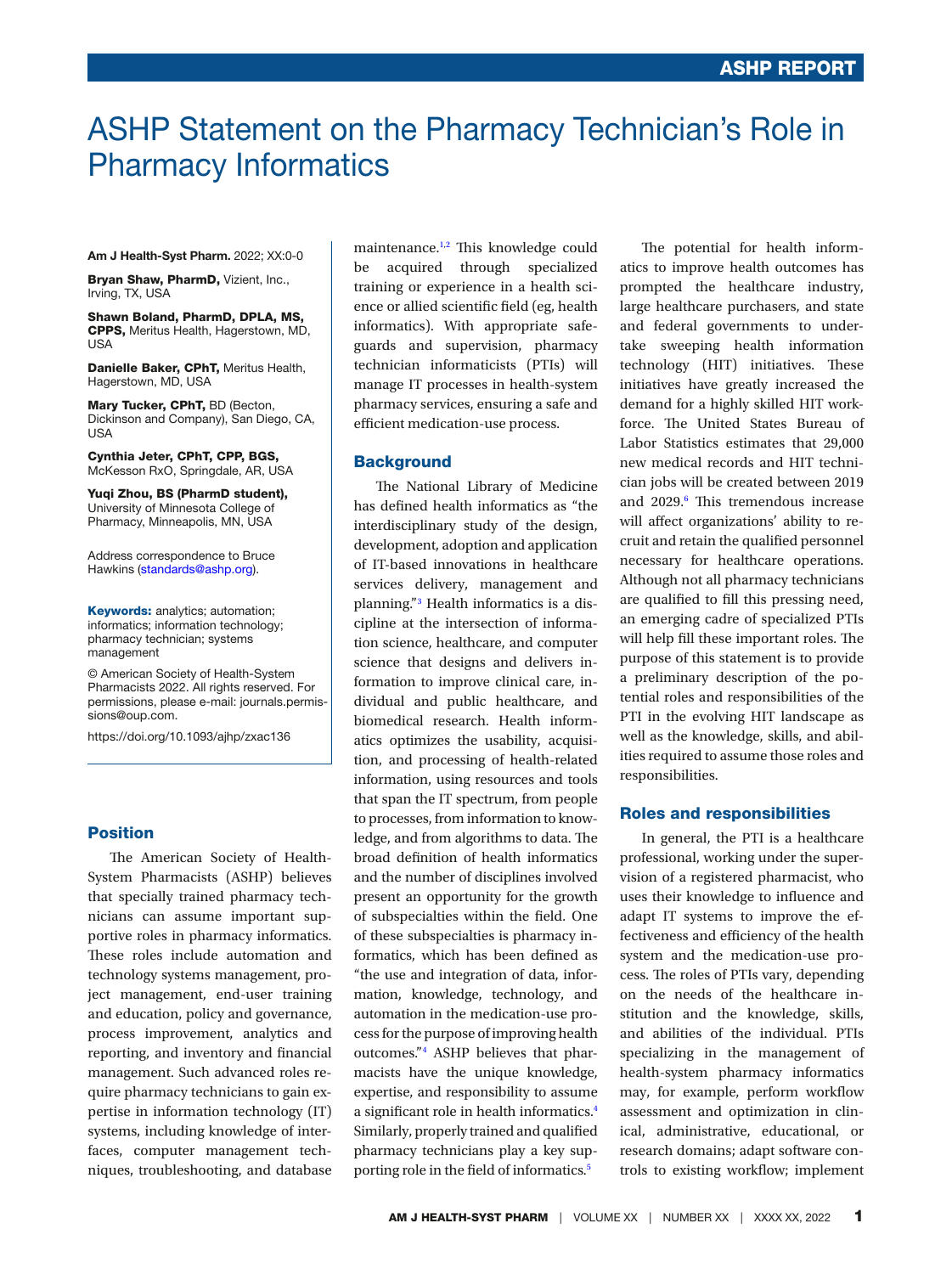and follow inventory management best practices; lead and/or coordinate measures to manage budgetary expectations; provide subject-matter expertise for new technology assessment and usability; or serve as a resource for pharmacist informaticists when system updates are needed or problems are identifed. Areas of responsibility can also vary considerably and may include automation and technology systems management, project management, end-user training and education, policy and governance, process improvement, analytics and reporting, and inventory and fnancial management.

Automation and technology systems management. With training and experience in health informatics, the PTI can serve as a knowledgeable expert for placement, confguration, building, monitoring, maintenance, and troubleshooting of automation and technology systems, and provide users and staff with consultative support. They may assist or lead in assessing the functions, benefts, and constraints of technology and automation systems for drug procurement, pharmacy inventory management, prescribing medications, order processing, distribution and dispensing of medications, administering and documenting administration of medications, medication diversion monitoring, and clinical monitoring. Other responsibilities may include consulting, advising, and educating staff on methods and means to optimize automation and technology systems, as well as integration of information and workflow processes to achieve successful adoption and application of new technologies to support healthcare operations and systems.

PTIs provide and analyze relevant technological or administrative data to identify, quantify, and resolve organizational or operational problems. They integrate software applications for technological services by (1) evaluating the unique needs of the specific services in conjunction with the capabilities of the software and coordinating required modifcations; (2) reviewing the efectiveness of the

systems and procedures to assure optimum benefit to patient-care activities; (3) determining the cause of and the solution to problems when functionality is compromised; and (4) coordinating with vendor resources to assist in issue resolution under the guidance of a pharmacist informaticist.

PTIs may develop, modify, and test components specific to fields and data that individualize or customize applications to user roles or needs while maintaining integrity among multiple software packages. They may provide for maintenance and updating of site parameters and site-specifc fles to ensure proper functioning of complex, interrelated, and interdependent software applications while efectively and efficiently managing multiple competing priorities.

Project management. PTIs may lead or collaborate with pharmacist informaticists in implementing and managing technology and information systems based on a shared understanding of system requirements, capabilities, and limitations. They may serve as an interdisciplinary team member to complete HIT system initiatives using analytical and evaluative techniques to assess the efectiveness of results and other related programs. For example, they may contribute to planning for acquisition and implementation of a technology or automation system by assisting the pharmacist informaticist in developing a plan for the evaluation of the system; writing a request for proposal (RFP) for a system; assessing responses to the RFP; or developing a plan for implementation, testing, or maintenance of the system. Further, they may participate in the implementation of a technology or automation system by contributing to system installation (including supplemental buildouts), testing, and training of staff for use of the system, as well as maintaining the system according to an established plan. Development of contingency plans for failure or compromise of technology or automation systems may also involve PTIs.

End-user training and education. PTIs identify end-user educational

requirements and training needs and develop educational programs, instructional materials, and appropriate tools to educate users and support staff at all levels of the organization. Additionally, they may contribute to didactic discussions to pharmacy learners on rotation with the pharmacy informatics team, including but not limited to pharmacy technician students, pharmacy students, and pharmacy residents. PTIs monitor end-user satisfaction to drive enhancements and improve performance. In a supportive role with the pharmacist informaticist, PTIs may work to ensure technological changes are aligned with the organizational needs and participate in process improvement, root cause analysis, and system (re)design teams.

Policy and governance. PTIs maintain state-of-the-art knowledge of changes in technology, regulatory, and the clinical environment to identify, propose, formulate, and support new or revised major technological policies and directives for automation and systems technology. In collaboration with informaticists, analysts, and IT and pharmacy staf, they may lead or participate in structuring of programmatic and security requirements for data access in IT to ensure that best practices are applied to operational requirements. Finally, they instruct staff members in the proper use of information management tools and security procedures in compliance with policy, regulations, and best practices.

Process improvement. PTIs maintain ongoing professional, collegial relationships with onsite peers, pharmacist informaticists, technical support staff, administrative staff, and healthcare professionals within the facility and/or health system. They may need to contact clinical subject-matter experts and offsite technical support personnel as needed. External contacts may include contract developers, for whom PTIs can serve as a primary contact and knowledge resource. Additionally, PTIs maintain open communication with end users and stakeholders to gather feedback on systems and opportunities for improvement, monitor efects of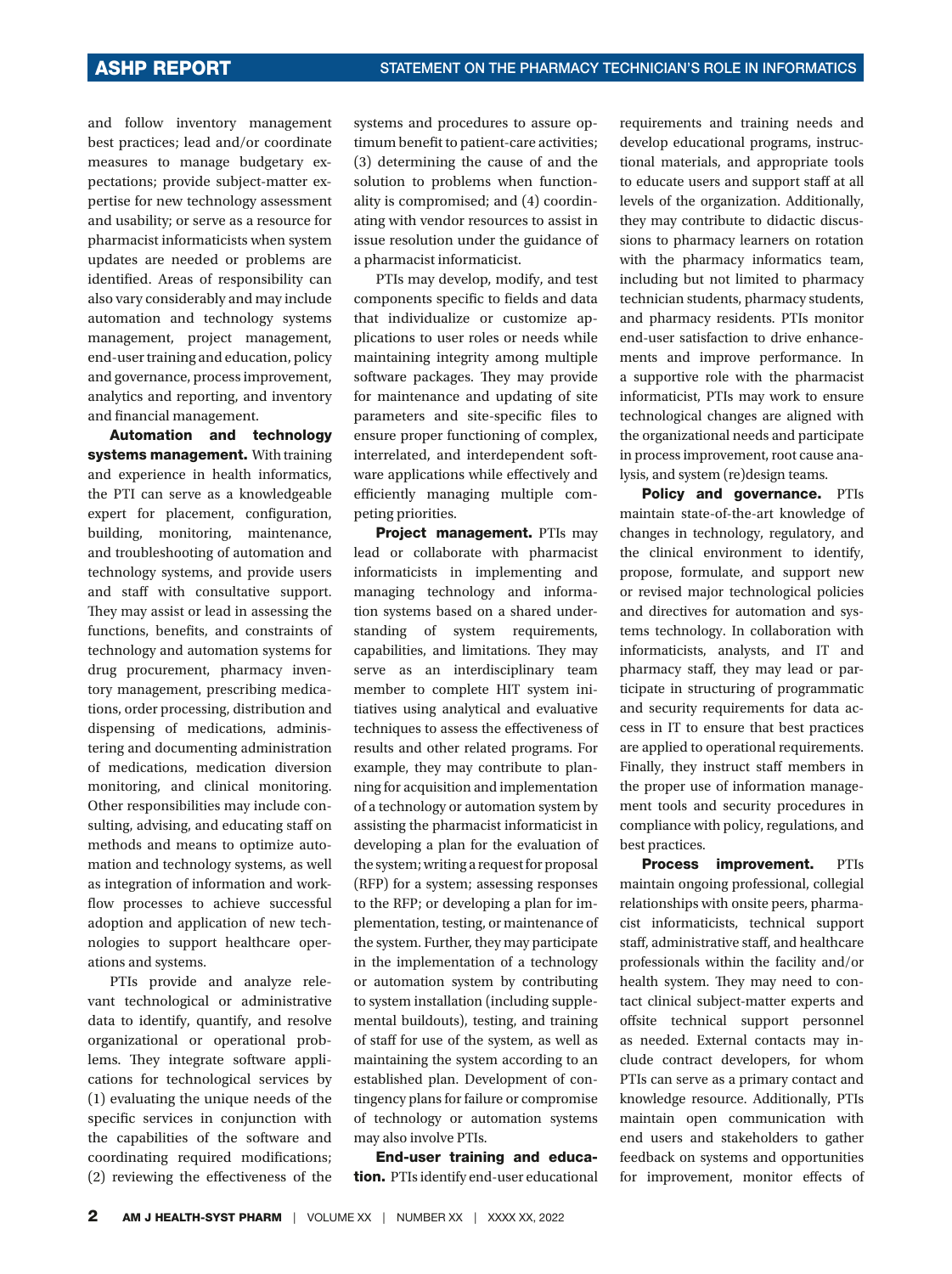implemented changes, and solicit feedback on proposed changes to perpetuate the continuous improvement cycle.

Analytics and reporting. Standard reports from clinical and automation systems may be extracted, compiled, and analyzed by PTIs to facilitate organizational and individual decisionmaking. PTIs may customize reports and provide database management to address organizational needs not addressed through standard reporting tools. PTIs may provide extracted data for clinical research, operational review, or validation of informatics implementations. Reporting may then be incorporated into visual dashboards that managers may review for tracking of operational functions such as completion of medication reconciliations or, absent administration documentation, for unreconciled dispenses.

PTIs may analyze or interpret data, including evaluation of the validity of measures used to generate outcomes related to patient management systems. PTIs collaborate with pharmacist informaticists to develop recommendations for improving clinical data management methods, follow-up procedures, and timely compliance with regulatory guidelines.

Inventory and financial management. PTIs maintain and manage processes that oversee drug shortage mitigation, departmental quality assurance, formulary and inventory management, and various software interfaces (eg, 340B Drug Pricing Program split billing and management, perpetual inventory systems).

PTIs maintain appropriate charging controls to ensure accurate patient and third-party billing. They may be engaged with pharmaceutical wholesalers and distributors to validate price fles in clinical and automation systems, as well as Healthcare Common Procedure Coding System (HCPCS) coding, units, and quantities. Charging and transaction interfaces are also monitored for errors in charge application, quantities, or amounts. This monitoring may include bar coded medication administration (BCMA) monitoring and maintenance.

## Knowledge, skills, and abilities

Due to their combination of technological knowledge, skills, abilities, experience, and training, PTIs are uniquely qualifed to serve in pharmacy informatics. They are required to understand IT systems, including interfaces, computer management techniques, problem resolution, and database maintenance. They must be competent in pharmacy operations, medications, and medical terminologies as well as medication-use workflow processes, including drug procurement, pharmacy inventory, medication ordering, order management, dispensing, drug preparation, distribution, regulatory guidance, and billing systems.

Thorough knowledge of the clinical environment is required, including practices, procedures, policies, strengths, and weaknesses, and effective use of data to track and manage patient care. Knowledge of emerging and state-of-the-art technology, regulations, programs, and processes related to health informatics is necessary for PTIs to propose administrative and clinical policies and directives, instruct practitioners on the changes to existing policies and directives and application of new policies and directives, and provide leadership on informatics committees or teams.

Practical, in-depth knowledge of automation and software systems that afect clinical practice, as well as knowledge of technologies that may beneft healthcare delivery processes, is required. When available, PTIs should pursue and complete training, certification, and courses for the specific technology, and the employer should provide support if it is used in the facility. PTIs should be able to troubleshoot functionality issues, develop solutions, and ensure quality management of clinical operations.

PTIs should have comprehensive knowledge of the data life cycle, including data design, collection, and management, in order to input, retrieve, analyze, summarize, and present information effectively. The required

knowledge base is extensive and includes but is not limited to usability, data standards, data validation, understanding content relationships, data security, and interoperability among systems.

PTIs should understand common network standards, network architectures, the functions and purposes of common hardware components and confgurations, and the design of safe technology and automation systems. Additionally, the PTI should possess the database skills to successfully create patient and medication information data sets and successfully construct reports.

The PTI should be skilled in communicating both orally and in a variety of written media for a variety of audiences, from information technology and clinical experts to end users. As a specialist with training and experience in health informatics, they guide the evolution of automation technology and processes using creative and well-developed interpersonal skills to achieve efective communication with end users and management.

### Conclusion

The ASHP Practice Advancement Initiative provides several recommendations regarding use of technology to ensure medication safety.5 Meeting these recommendations requires an expansion of pharmacy resources devoted to the implementation and maintenance of HIT operating at the top of their licenses. A trained and educated PTI has unique skill sets that combine technical knowledge with an understanding of medication vocabulary and pharmacy operational workflow. Through these specialized skills, they are able to support and coordinate pharmacy technologies under the direction of the pharmacy department or an accountable pharmacist. The PTI possesses a working knowledge of the technology and automation systems and processes that support the medication-use system and can contribute to ensuring their safety and efficiency.